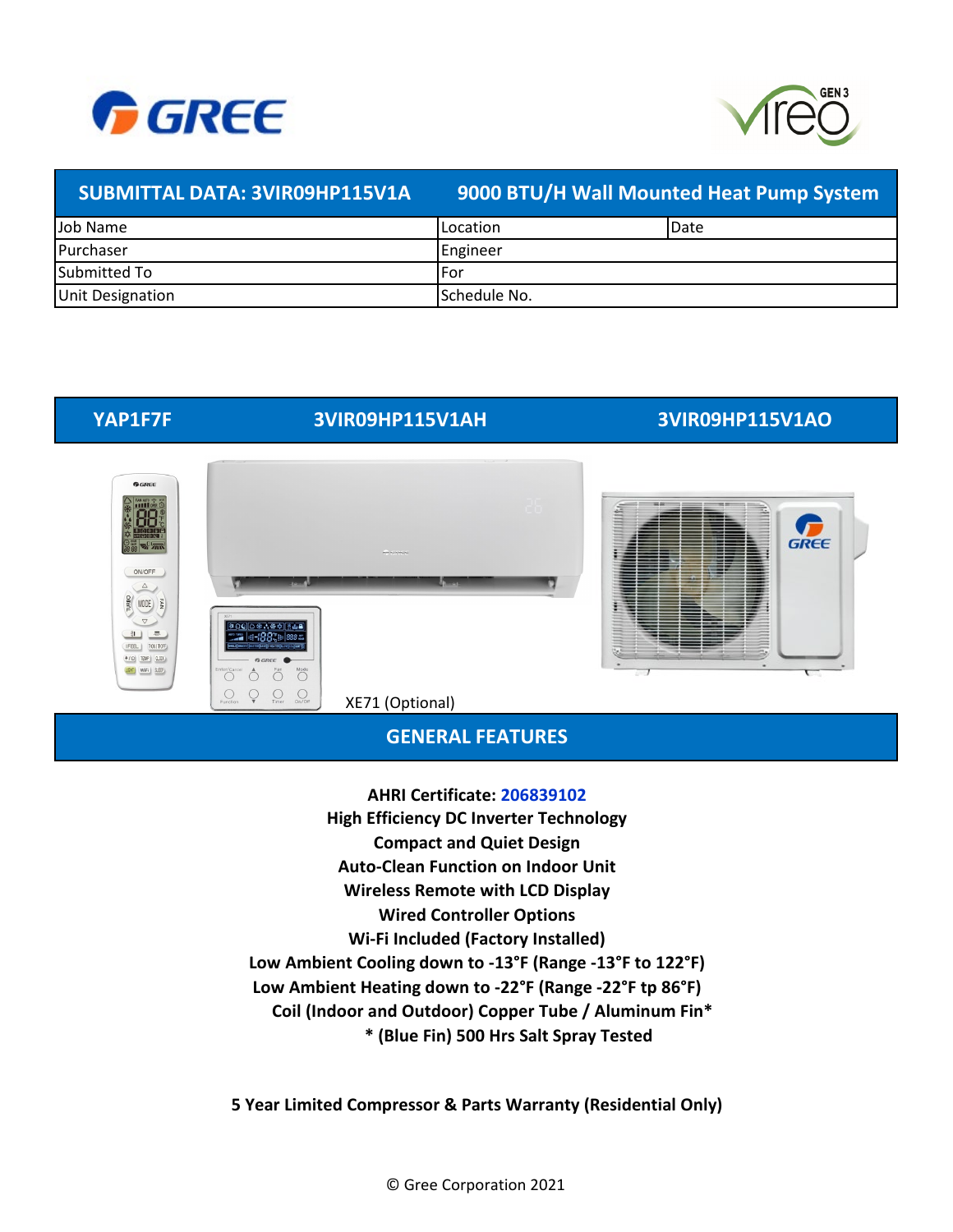| <b>SPECIFICATIONS</b> |  |  |  |
|-----------------------|--|--|--|
|                       |  |  |  |

# **SPECIFICATIONS 3VIR09HP115V1AO / 3VIR09HP115V1AH**

| System Type                              |                                          | <b>HEAT PUMP</b>    |                            |  |  |  |
|------------------------------------------|------------------------------------------|---------------------|----------------------------|--|--|--|
| <b>SYSTEM PERFORMANCE</b>                |                                          |                     |                            |  |  |  |
| Rated Capacity @ 95°F                    |                                          | Btu/h               | 9100                       |  |  |  |
| Cooling                                  | Min-Max Capacity                         | Btu/h               | 1700 - 13000               |  |  |  |
|                                          | Rated Power Input (Min - Max)            | W                   | 130 - 1170                 |  |  |  |
| Rated Capacity @ 47°F                    |                                          | Btu/h               | 10000                      |  |  |  |
|                                          | Rated Capacity @ 17°F                    | Btu/h               | 7000                       |  |  |  |
| Heating                                  | Min-Max Capacity                         | Btu/h               | 2900 - 14600               |  |  |  |
|                                          | Rated Power Input (Min - Max)            | W                   | 130 - 1410                 |  |  |  |
| SEER / EER                               |                                          |                     | 26.5 / 14.55               |  |  |  |
| HSPF / COP                               |                                          |                     | 11.2 / 4.1                 |  |  |  |
| Energy Star <sup>®</sup>                 |                                          |                     | <b>YES</b>                 |  |  |  |
| <b>Cooling Temperature Range</b>         |                                          | $\degree$ F         | $-13 - 122$                |  |  |  |
| <b>Heating Temperature Range</b>         |                                          | $^\circ \mathsf{F}$ | $-22 - 86$                 |  |  |  |
| <b>INDOOR UNIT</b>                       |                                          |                     | 3VIR09HP115V1AH            |  |  |  |
| Fan Motor Output Power                   |                                          | W                   | 15                         |  |  |  |
| Fan Motor FLA                            |                                          | amps                | 0.3                        |  |  |  |
| Air Flow (Min - Max)                     |                                          | <b>CFM</b>          | 194 - 353                  |  |  |  |
|                                          | Sound Pressure Level (Cooling / Heating) | dB(A)               | $20 - 40$                  |  |  |  |
| Dehumidification                         |                                          |                     | 1.69                       |  |  |  |
| Condensate Drain Size (OD)               |                                          | in                  | 5/8                        |  |  |  |
|                                          | Unit Dimension (WxHxD)                   |                     | 32 1/2 x 11 1/2 x 7 3/4    |  |  |  |
| Package Dimension (WxHxD)                |                                          | in                  | 34 1/4 x 11 3/4 x 10 1/8   |  |  |  |
| Weight (Net / Gross)                     |                                          | Ibs                 | 20.9 / 25.4                |  |  |  |
| <b>OUTDOOR UNIT</b>                      |                                          | 3VIR09HP115V1AO     |                            |  |  |  |
| Compressor Type                          |                                          |                     | Rotary Inverter            |  |  |  |
| <b>Compressor RLA</b>                    |                                          | amps                | 12.5                       |  |  |  |
| Fan Motor Output Power                   |                                          | W                   | 30                         |  |  |  |
| Fan Motor RLA                            |                                          | amps                | 0.5                        |  |  |  |
| Sound Pressure Level (Cooling / Heating) |                                          | dB(A)               | 52                         |  |  |  |
| Unit Dimension (WxHxD)                   |                                          | in                  | 33 3/8 x 23 1/2 x 12 5/8   |  |  |  |
| Package Dimension (WxHxD)                |                                          | in                  | 34 1/2 x 14 3/16 x 24 3/4  |  |  |  |
| Weight (Net / Gross)                     |                                          | Ibs                 | 75/81.6                    |  |  |  |
| Refrigerant Charge - R410A               |                                          | <b>OZ</b>           | 35.3                       |  |  |  |
| Coil Type                                |                                          |                     | Copper Tube / Aluminum Fin |  |  |  |
| <b>REFRIGERANT PIPING</b>                |                                          |                     |                            |  |  |  |
| Line Set Size (Liquid - Gas)             |                                          | in                  | $1/4 - 3/8$                |  |  |  |
| Pre-Charge Lengh                         |                                          |                     | 25                         |  |  |  |
| Pipe Length (Min - Max)                  |                                          | ft                  | $10 - 49$                  |  |  |  |
|                                          | Max. Pipe Elevation                      |                     | 33                         |  |  |  |
| <b>ELECTRICAL</b>                        |                                          |                     |                            |  |  |  |
|                                          | Power Supply (Voltage Operating Range)   | 115V /1PH / 60HZ    |                            |  |  |  |
| Rated Current (Cooling / Heating)        |                                          | amps                | 12.2 / 14.36               |  |  |  |
| MCA / MOCP                               |                                          | amps                | 18/25                      |  |  |  |
| Main Power Wire Size                     |                                          | AWG                 | Size Per Local Code        |  |  |  |
| <b>Interconnecting Wire Size</b>         |                                          | AWG                 | 14/4                       |  |  |  |
| <b>LIMITED WARRANTY</b>                  |                                          |                     |                            |  |  |  |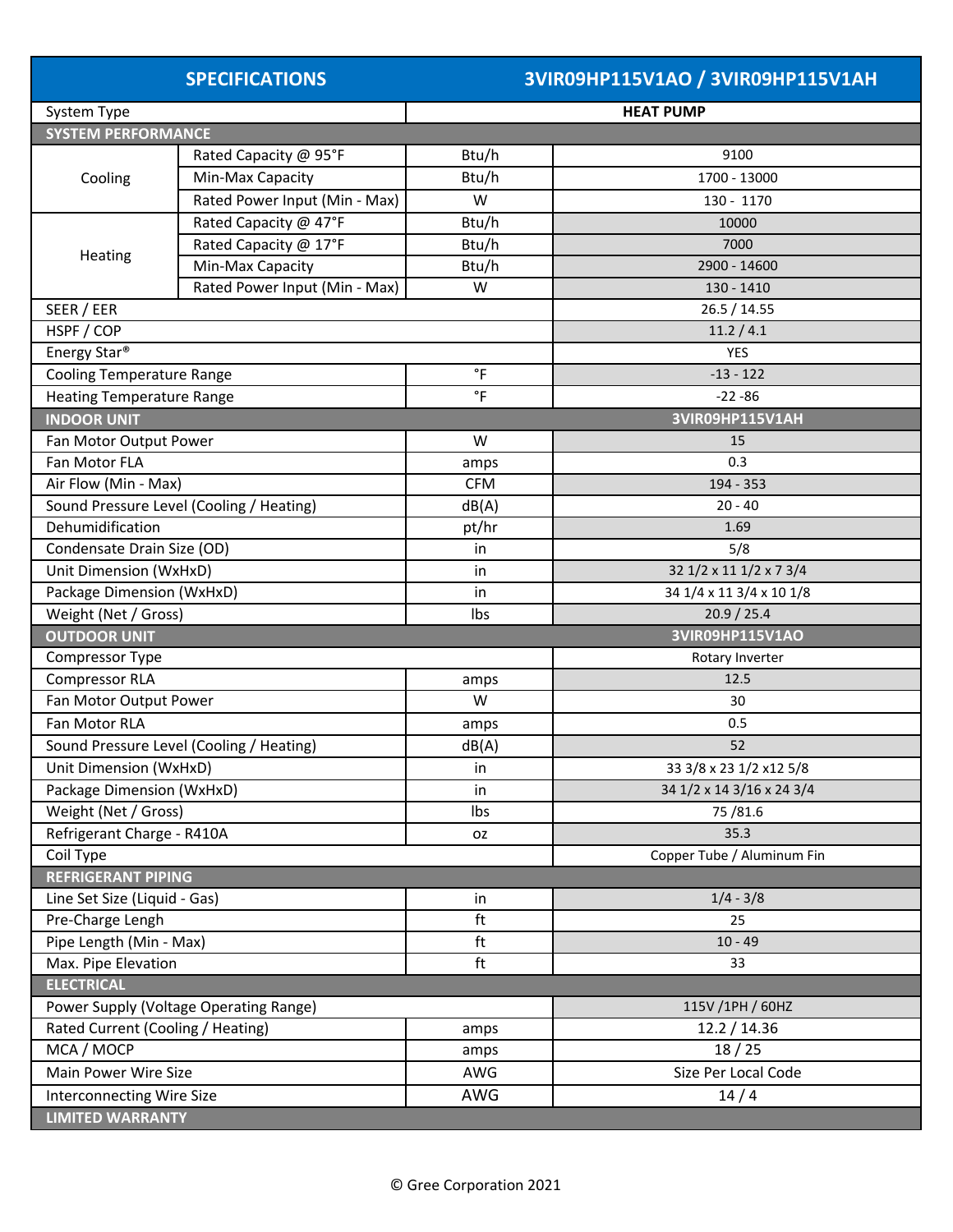| <b>COOLING PERFORMANCE</b> |                                            |         |            |       | <b>HEATING PERFORMANCE</b> |                        |                |                      |      |                    |
|----------------------------|--------------------------------------------|---------|------------|-------|----------------------------|------------------------|----------------|----------------------|------|--------------------|
| Return Air Temperature     |                                            |         |            |       | Return Air Temperature     |                        |                |                      |      |                    |
|                            |                                            |         | 80°F (DB)  |       |                            | <b>Outdoor Ambient</b> |                | 70°F (DB)            |      |                    |
|                            | <b>Outdoor Ambient</b><br>Temperature (DB) |         | <b>SHR</b> | EER   | Power<br>Input (W)         | Temperature (DB)       |                | <b>TC</b><br>(Btu/h) | COP  | Power<br>Input (W) |
|                            | $-13$ °F                                   | 5018.5  | 3482       | 2.552 | 576.4                      |                        | $-22^{\circ}F$ | 5260                 | 1.22 | 1260               |
|                            | $-10$ °F                                   | 5248.57 | 3715       | 2.610 | 589.4                      | MAX OUTPUT             | $-20^{\circ}F$ | 5655                 | 1.29 | 1289               |
|                            | $-5^{\circ}F$                              | 5378.4  | 3841       | 2.590 | 608.5                      |                        | $-15^{\circ}F$ | 6312                 | 1.42 | 1301               |
|                            | $0^{\circ}F$                               | 5459    | 3958       | 2.57  | 622.3                      |                        | $-10$ °F       | 6529                 | 1.46 | 1315               |
|                            | $5^{\circ}F$                               | 5678    | 4145       | 2.62  | 635                        |                        | $-5^{\circ}F$  | 6715                 | 1.48 | 1332               |
|                            | $10^{\circ}$ F                             | 5896    | 4304       | 2.62  | 660.4                      |                        | $0^{\circ}F$   | 9093                 | 1.97 | 1356               |
|                            | $15^{\circ}$ F                             | 6005    | 4414       | 2.61  | 673.1                      |                        | $5^{\circ}F$   | 10492                | 2.23 | 1380               |
|                            | $20^{\circ}F$                              | 6333    | 4686       | 2.66  | 698.5                      |                        | $10^{\circ}$ F | 11191                | 2.46 | 1332               |
|                            | $25^{\circ}F$                              | 6551    | 4848       | 2.65  | 723.9                      |                        | $15^{\circ}$ F | 12170                | 2.70 | 1320               |
|                            | $30^{\circ}$ F                             | 6988    | 5206       | 2.69  | 762                        |                        | 17°F           | 12450                | 2.76 | 1320               |
|                            | $35^{\circ}F$                              | 7315    | 5486       | 2.68  | 800.1                      |                        | $20^{\circ}$ F | 12590                | 2.93 | 1260               |
|                            | 40°F                                       | 7643    | 5732       | 2.71  | 825.5                      |                        | $25^{\circ}F$  | 12730                | 3.05 | 1224               |
|                            | 45°F                                       | 7970    | 6058       | 2.63  | 889                        |                        | 30°F           | 13010                | 3.14 | 1212               |
|                            | $50^{\circ}$ F                             | 8298    | 6265       | 2.52  | 965.2                      |                        | $35^{\circ}F$  | 13150                | 3.21 | 1200               |
| MAX OUTPUT                 | $55^{\circ}$ F                             | 8844    | 6721       | 2.55  | 1016                       |                        | 40°F           | 13290                | 3.38 | 1152               |
|                            | $60^{\circ}$ F                             | 9390    | 7136       | 2.55  | 1079.5                     |                        | 45°F           | 13709                | 3.42 | 1176               |
|                            | $65^{\circ}F$                              | 10045   | 7684       | 2.58  | 1143                       |                        | $47^{\circ}$ F | 13989                | 3.42 | 1200               |
|                            | 70°F                                       | 10482   | 8071       | 2.60  | 1181.1                     |                        | $50^{\circ}$ F | 14688                | 3.55 | 1212               |
|                            | 75°F                                       | 11028   | 8491       | 2.68  | 1206.5                     |                        | $55^{\circ}$ F | 15108                | 3.58 | 1236               |
|                            | 80°F                                       | 11464   | 8942       | 2.76  | 1219.2                     |                        | $60^{\circ}$ F | 16087                | 3.71 | 1272               |
|                            | 85°F                                       | 11574   | 8969       | 2.73  | 1244.6                     |                        | $65^{\circ}F$  | 15388                | 3.45 | 1308               |
|                            | $90^\circ F$                               | 11901   | 9283       | 2.77  | 1257.3                     |                        | $70^{\circ}$ F | 14828                | 3.29 | 1320               |
|                            | $95^{\circ}F$                              | 10918   | 8516       | 2.52  | 1270                       |                        | 75°F           | 13849                | 3.05 | 1332               |
|                            | $100°$ F                                   | 10372   | 8121       | 2.30  | 1320                       |                        | 80°F           | 13589                | 2.89 | 1380               |
|                            | 105°F                                      | 9827    | 7714       | 2.1   | 1372                       |                        | 86°F           | 13148                | 2.71 | 1420               |
|                            | 110°F                                      | 9499    | 7504       | 1.97  | 1410                       |                        |                |                      |      |                    |
|                            | 115°F                                      | 9171    | 7245       | 1.84  | 1461                       |                        |                |                      |      |                    |
|                            | 120°F                                      | 8080    | 6423       | 1.61  | 1473                       |                        |                |                      |      |                    |
|                            | 122°F                                      | 7945    | 6324       | 1.56  | 1489                       |                        |                |                      |      |                    |

**LEGEND: W - Watts**

**DB - Dry Bulb**

**TC - Total Capacity**

**SHR - Sensible Heat Ratio**

**COP - Coeffecient of Performance**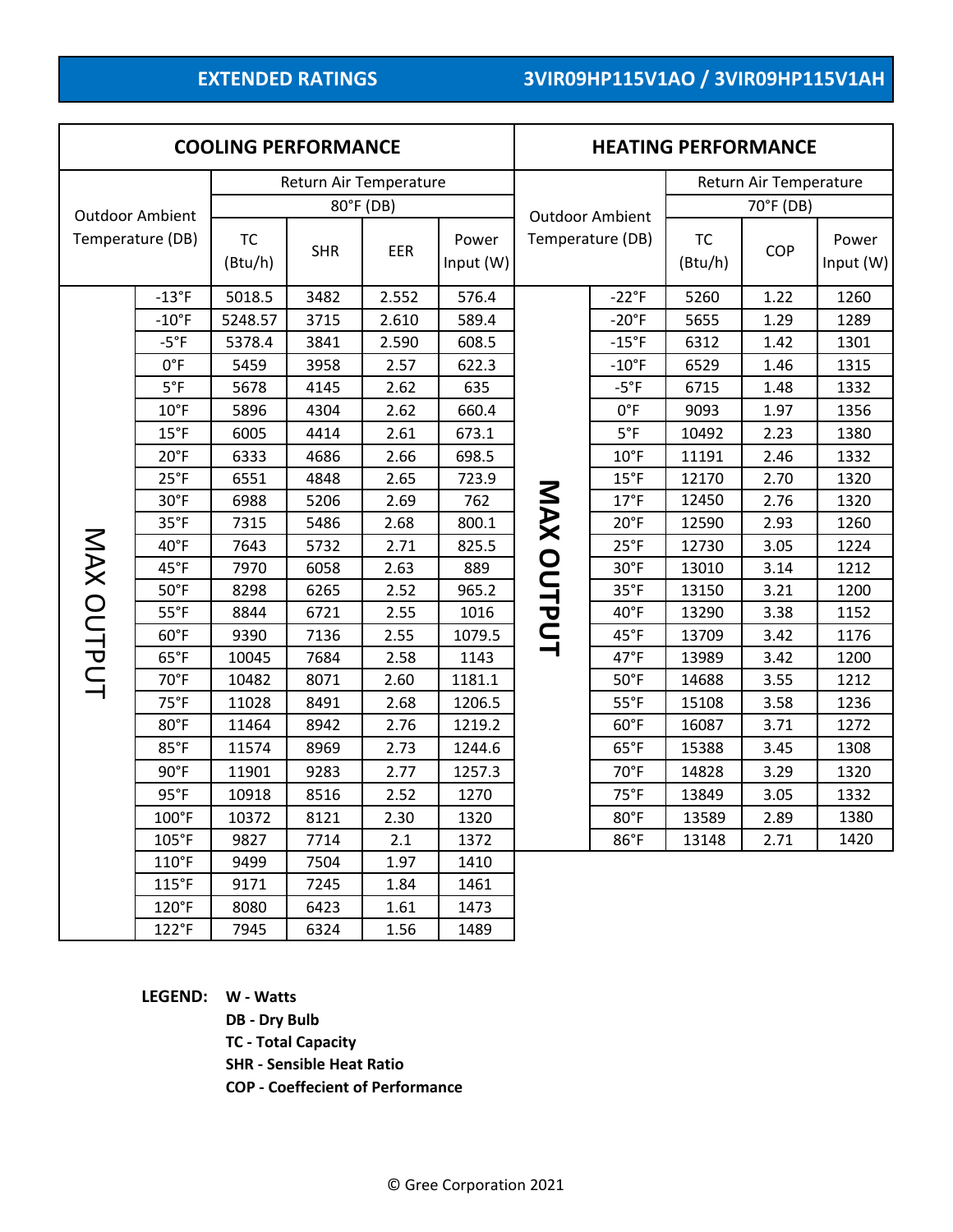| <b>SYSTEM FEATURES</b>                             |                        |  |  |  |  |
|----------------------------------------------------|------------------------|--|--|--|--|
| Inverter Type                                      | G10                    |  |  |  |  |
| <b>Ultra Low Frequency Torque Control</b>          | Yes                    |  |  |  |  |
| <b>Power Factor Correction</b>                     | Yes                    |  |  |  |  |
| Compressor Type - Inverter                         | High Efficiency Rotary |  |  |  |  |
| Basepan With Electric Heater                       | Yes                    |  |  |  |  |
| Indoor & Outdoor Fin Coating (Blue Fin)            | <b>Yes</b>             |  |  |  |  |
| Intelligent Defrosting                             | Yes                    |  |  |  |  |
| <b>Intelligent Preheating</b>                      | Yes                    |  |  |  |  |
| Low Voltage Startup                                | Yes                    |  |  |  |  |
| Memory/Power Failure Recovery                      | Yes                    |  |  |  |  |
| Self Diagnosis                                     | Yes                    |  |  |  |  |
| Wired Controller Interface (XE71 or XK76 optional) | Yes                    |  |  |  |  |
| WiFi Included                                      | Yes                    |  |  |  |  |
| <b>NEW! Easy Service Access</b>                    | Yes                    |  |  |  |  |
| Indoor Fan Type                                    | Crossflow              |  |  |  |  |
| Multi Fan Speeds                                   | 7 Speeds               |  |  |  |  |
| <b>Indoor Unit Display</b>                         | Yes                    |  |  |  |  |
| <b>Auxilary Electrical Heater</b>                  | No                     |  |  |  |  |
| Ventilation (Outdoor Air)                          | No                     |  |  |  |  |

| <b>REMOTE CONTROLLER FUNCTIONS</b>      |     |
|-----------------------------------------|-----|
| <b>NEW! Auto Clean</b>                  | Yes |
| Auto Mode                               | Yes |
| Auto Fan                                | Yes |
| Auto Swing (Horizontal Auto Swing)      | Yes |
| Auto Swing - 180° (Vertical Auto Swing) | Yes |
| Clock                                   | Yes |
| Dry Mode                                | Yes |
| Dry Anti-Mildew (X-Fan) Mode            | Yes |
| <b>Energy Saving Mode</b>               | Yes |
| Dirty Filter Alert                      | No  |
| Fan Speed Control (7 Speeds)            | Yes |
| I Feel Function                         | Yes |
| Privacy Lock                            | Yes |
| Quiet Mode                              | Yes |
| Room Temperature Display                | No  |
| Sleep Mode                              | Yes |
| 3 Sleep Mode Options                    | Yes |
| <b>Timer Mode</b>                       | Yes |
| Turbo Mode                              | Yes |
| Display On/Off Control                  | Yes |
| Freeze Guard Mode                       | Yes |
| Power Failure Mode                      | Yes |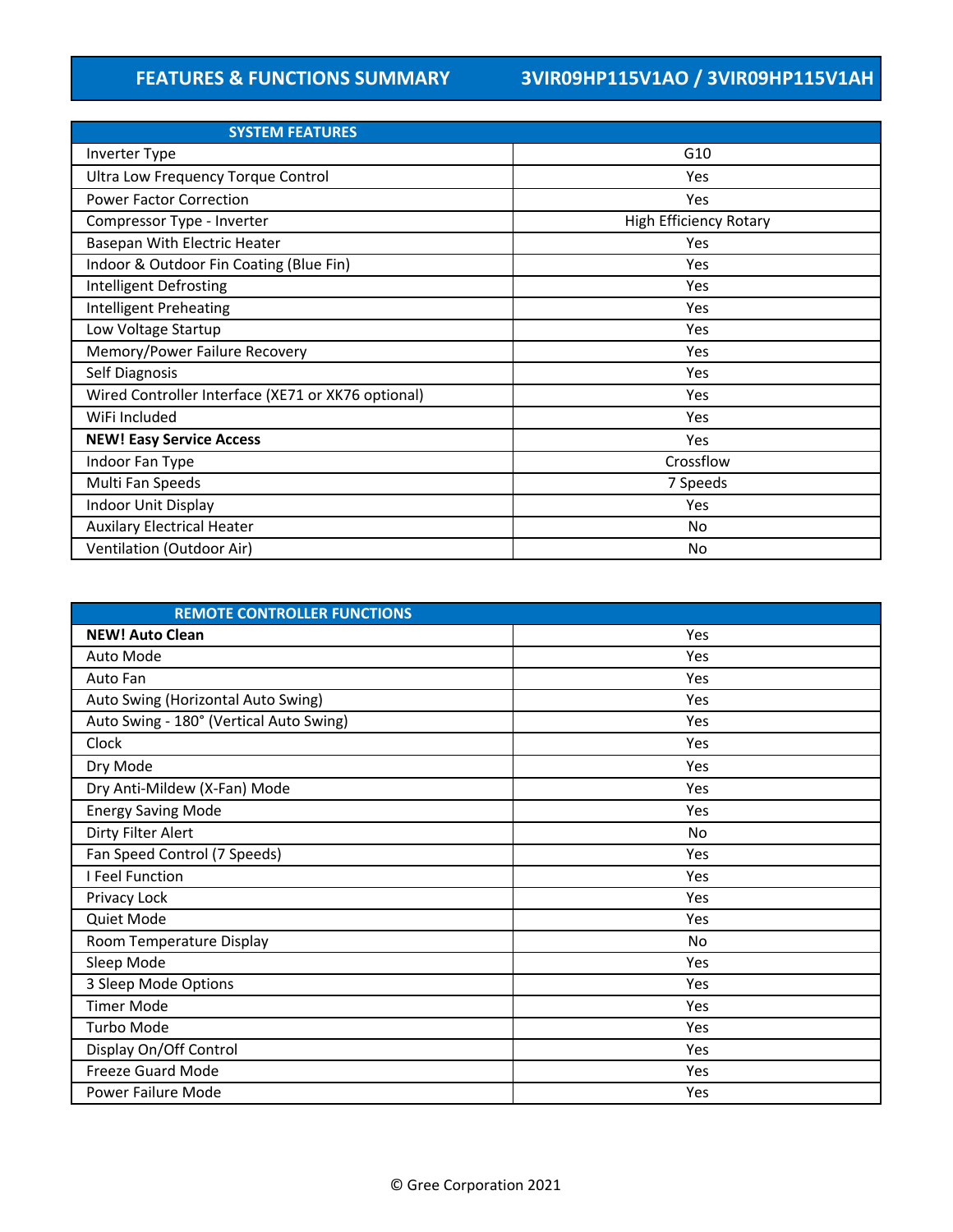# **DIMENSIONS & CLEARANCES 3VIR09HP115V1AH**